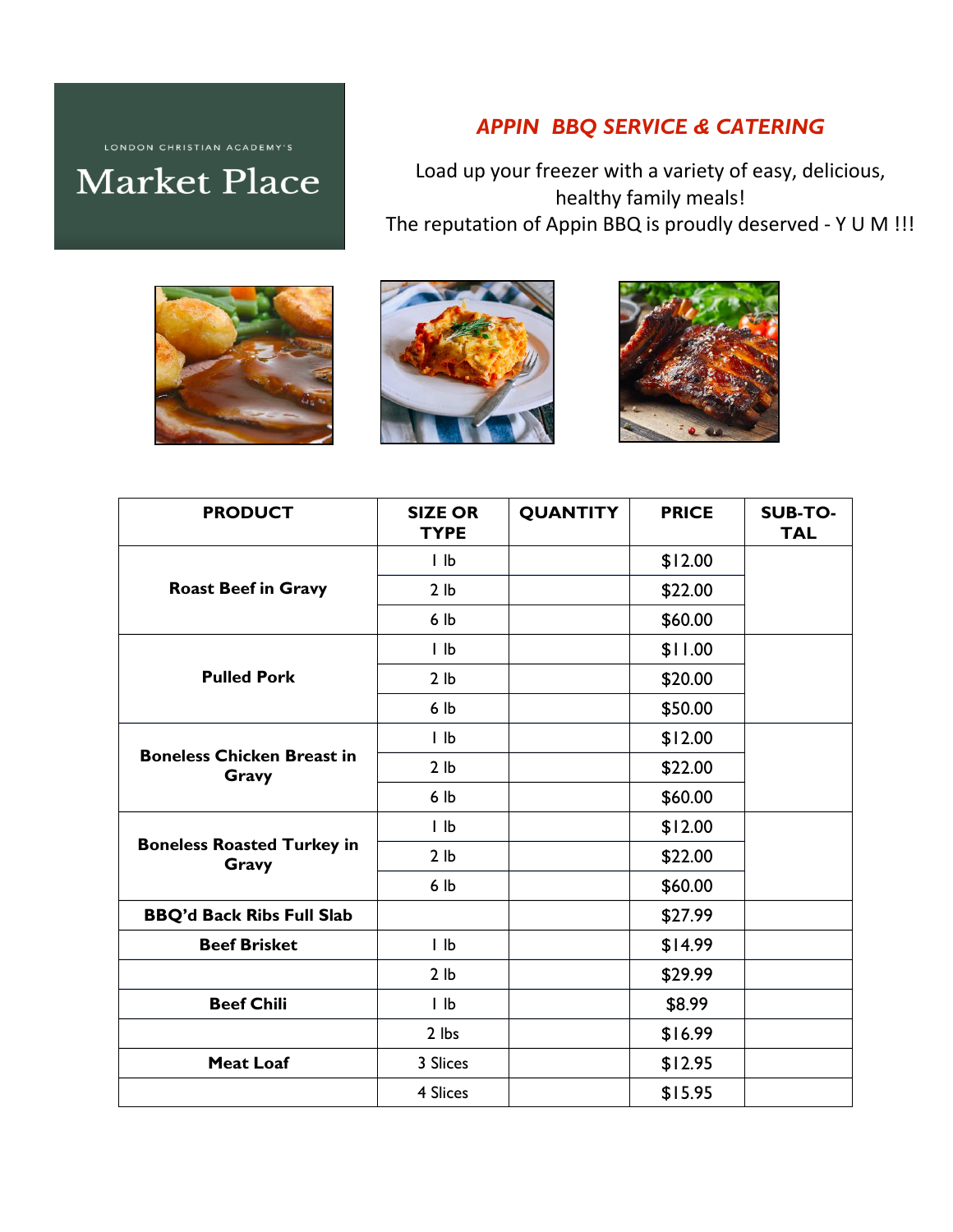| <b>Homemade Frozen Soups</b>                     | IIb.                         | \$7.00     |
|--------------------------------------------------|------------------------------|------------|
| <b>Country Harvest</b>                           |                              |            |
| Leek & Potato                                    |                              |            |
| Veggie & Meatball                                |                              |            |
| Hamburger Bell Pepper<br>Cabbage & Hamburger     |                              |            |
| Cabbage w/Beef & Veg                             | 2lb.                         |            |
| Split Pea & Ham                                  |                              | \$12.00    |
| Cauliflower Chicken White Rice                   |                              |            |
| Creamy Cauliflower<br>White Chili w/Chicken      |                              |            |
| <b>Beef Barley</b>                               |                              |            |
| Chicken Noodle                                   |                              |            |
| <b>Shepherd's Pie</b>                            | $l$ $lb$ .                   | \$9.50     |
| Hearty Beef Mushroom<br>Mixed Veg. Ground Beef   | 2 lb.                        | \$16.50    |
| Cottage Style                                    |                              |            |
|                                                  | Italian                      | \$7.00/    |
| <b>Sausages</b>                                  | Octoberfest                  | \$7.00/    |
| (Pkg. of 4 or<br>$5$ lb. box)                    | Farmers                      | \$7.00/    |
|                                                  | Farmers with                 | \$7.00/    |
|                                                  | Garlic                       | \$25.00    |
| All Gluten-free except for<br>Octoberfest        | Farmers with<br>Honey Garlic | \$7.00/    |
|                                                  |                              | \$25.00    |
|                                                  |                              |            |
| 5" Meat Pies                                     | <b>Beef</b>                  | \$5.99/ea. |
|                                                  | Chicken                      |            |
|                                                  | Hamburger                    |            |
|                                                  | Turkey                       | \$5.99/ea. |
| <b>Cabbage Rolls</b>                             | Classic - 7 pack             | \$16.99    |
|                                                  |                              |            |
|                                                  | $l$ $lb$                     | \$13.95    |
| <b>Hearty Beef Lasagna</b>                       | 2 lb                         | \$23.95    |
|                                                  | 6 lb                         | \$44.95    |
| Vegetarian Lasagna                               | $l$ $lb$                     | \$13.95    |
|                                                  | 2 lb                         | \$23.95    |
|                                                  | 6 lb                         | \$44.95    |
| <b>GLUTEN FREE</b><br><b>Roast Beef in Gravy</b> | $ $ $ $                      | \$12.00    |
|                                                  | 2 <sub>lb</sub>              | \$22.00    |
|                                                  | 6 lb                         | \$60.00    |